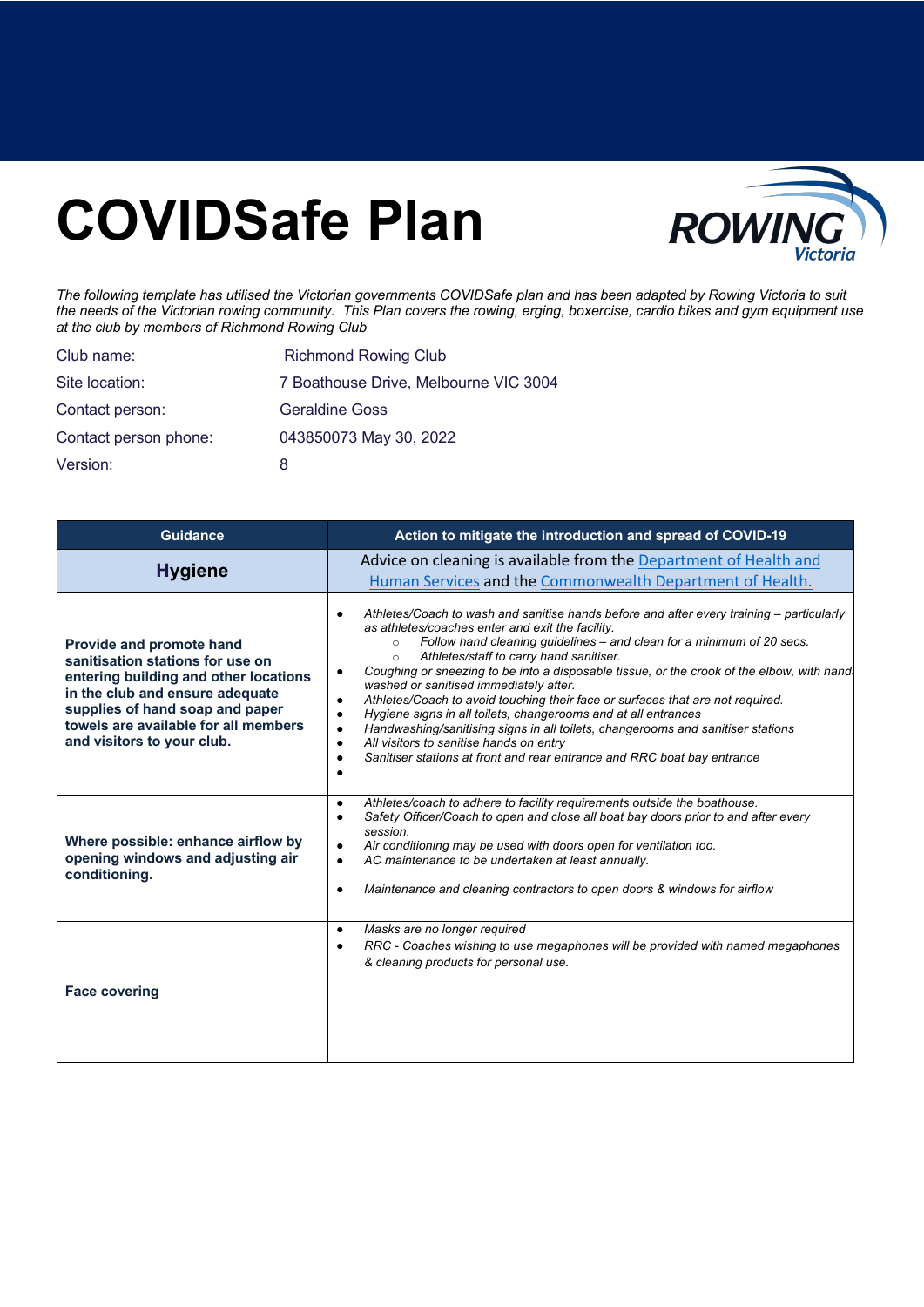| Provide training to members on good<br>hygiene practices and slowing the<br>spread of coronavirus (COVID-19). | All RRC Athletes, coaches to book session times in Sportsnoticeboard/Ironbolt<br>$\bullet$<br>Athletes and coaches will also be recorded in boat sign out book.<br>٠<br>All athletes, coaches, committee will be given information about good hygiene and<br>٠<br>cleanliness.                 |
|---------------------------------------------------------------------------------------------------------------|------------------------------------------------------------------------------------------------------------------------------------------------------------------------------------------------------------------------------------------------------------------------------------------------|
| Replace or limit the exposure of high-<br>touch communal items with<br>alternatives.                          | RRC athletes, coaches will be able to access toilets and change rooms as normal<br>٠<br>Where possible athletes to bring their own equipment, and not to share equipment (i.e.<br>$\bullet$<br>toolkits)<br>Drink bottle to already be filled with water, and do not share drink bottles.<br>٠ |

| Guidance                                                                                                                                 | Action to mitigate the introduction and spread of COVID-19                                                                                                                                                                                                                                                                                                                                                                                                                                                       |
|------------------------------------------------------------------------------------------------------------------------------------------|------------------------------------------------------------------------------------------------------------------------------------------------------------------------------------------------------------------------------------------------------------------------------------------------------------------------------------------------------------------------------------------------------------------------------------------------------------------------------------------------------------------|
| <b>Cleaning</b>                                                                                                                          |                                                                                                                                                                                                                                                                                                                                                                                                                                                                                                                  |
| Increase environmental cleaning<br>changes of members/visitors), ensure<br>high touch surfaces are cleaned and<br>disinfected regularly. | Clubrooms, including change rooms and toilets are cleaned regularly<br>$\bullet$                                                                                                                                                                                                                                                                                                                                                                                                                                 |
| Ensure all boats, oars and other<br>equipment are cleaned and<br>disinfected after use.                                                  | The athletes are responsible for cleaning the equipment (boats and oars) post the<br>$\bullet$<br>session/prior to returning to the storage area. Coach to supervise in accordance with<br>hygiene guidelines.<br>On return from rowing session boats and oars are to be recovered from the water<br>$\bullet$<br>thoroughly washed inside and out using detergent and/or disinfectant and rinsing off;<br>If any shared equipment is to be used, it must be cleaned and disinfected between users.<br>$\bullet$ |
| <b>Ensure adequate supplies of cleaning</b><br>products, including detergent and<br>disinfectant.                                        | Store sufficient 'back up' cleaning supplies so that primary cleaning supplies can be<br>$\bullet$<br>immediately replaced once exhausted. Safety Officer to access if required.<br>Safety officer to check equipment cleaning product supply levels before each session.<br>$\bullet$<br>Facilities Coordinator to check hand sanitiser stations at least once a week                                                                                                                                           |

| <b>Guidance</b>                                                                                                                                            | Action to mitigate the introduction and spread of COVID-19                                                                                                                                                                                                                                                                                                                                                                                                                                                                                                                      |
|------------------------------------------------------------------------------------------------------------------------------------------------------------|---------------------------------------------------------------------------------------------------------------------------------------------------------------------------------------------------------------------------------------------------------------------------------------------------------------------------------------------------------------------------------------------------------------------------------------------------------------------------------------------------------------------------------------------------------------------------------|
| <b>Physical distancing and limiting club attendance</b>                                                                                                    |                                                                                                                                                                                                                                                                                                                                                                                                                                                                                                                                                                                 |
| Ensure that all club members who are<br>undertaking a training session that<br>does not require the use of the club<br>train from home for those sessions. | On- water sessions to be conducted at the club house.<br>$\bullet$<br>Ergo and cardio bike usage on the balcony, or in function space if weather inclement<br>٠<br>Boxercise using club equipment is to be conducted outside, balcony or function space.<br>$\bullet$<br>Other Club gym equipment to be used in gym (if it can't be moved), balcony or function<br>$\bullet$<br>space                                                                                                                                                                                           |
| <b>Establish a system to screen</b><br>members and visitors before<br>accessing the club.                                                                  | The following measures have been put in place and communicated to all coaches,<br>٠<br>volunteers, visitors and athletes;<br>Do Not attend the club if feeling unwell, or have symptoms<br>Wash and sanitise your hands before and after every training – particularly as you<br>enter and exit facilities.<br>Follow hand cleaning guidelines – and clean for a minimum of 20 secs.<br>٠<br>Carry hand sanitiser with you.<br>Avoid touching your face or surfaces you don't have to.<br>Where possible bring your own equipment – do not share equipment.<br>Physical contact |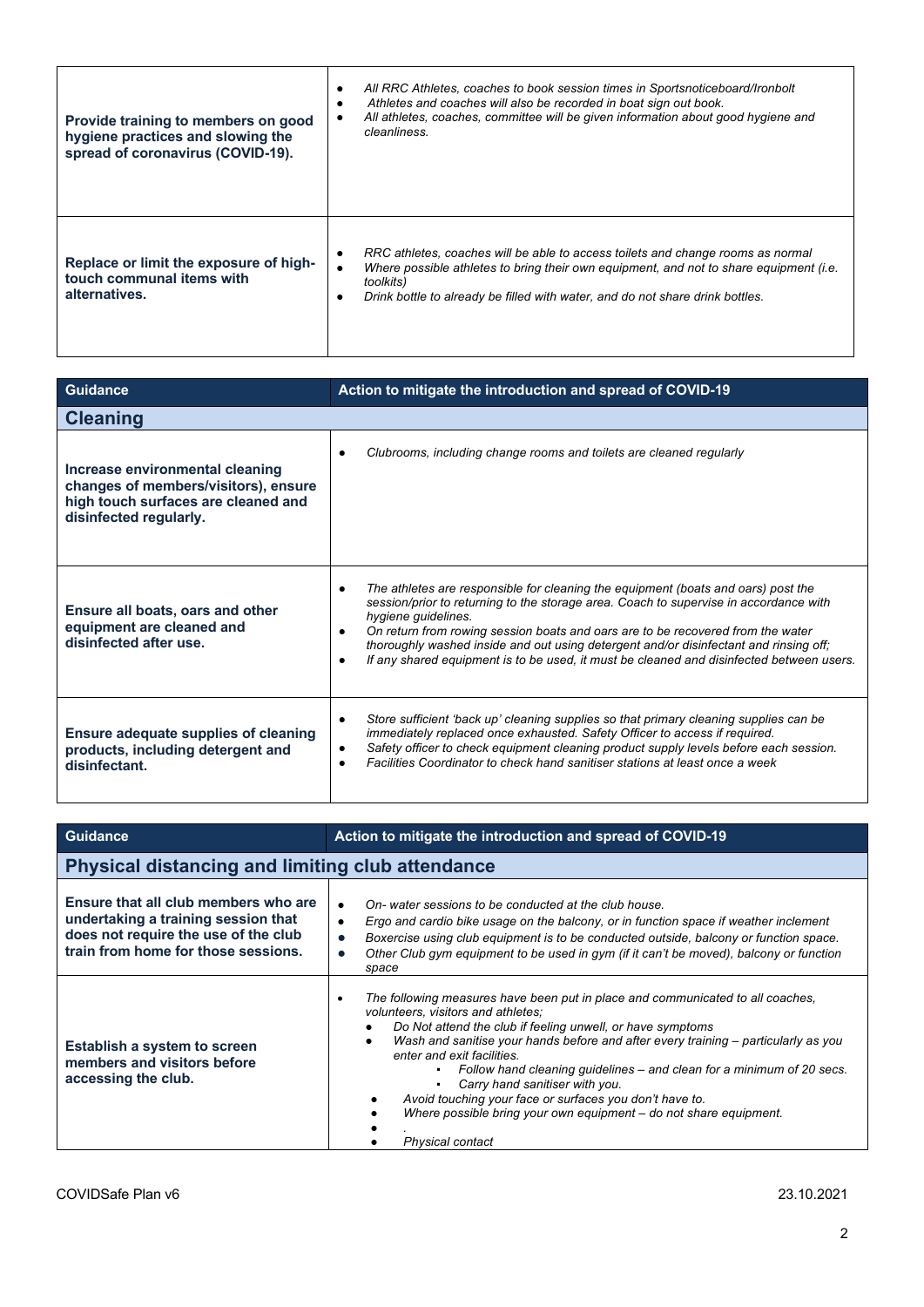|                                                                                                     | No spitting<br>No sharing of drink bottles<br>No sharing of towels                                                                                                                                                                                                                                                                                                                                                                                                                                                                                                                                                     |
|-----------------------------------------------------------------------------------------------------|------------------------------------------------------------------------------------------------------------------------------------------------------------------------------------------------------------------------------------------------------------------------------------------------------------------------------------------------------------------------------------------------------------------------------------------------------------------------------------------------------------------------------------------------------------------------------------------------------------------------|
| Provide training to staff, members,<br>visitors, volunteers on physical<br>distancing expectations. | Athletes/Coaches to only attend training if they are well. If they have ANY cold or flu-like<br>٠<br>symptoms, they are not to attend training.<br>If an athlete/coach thinks they have Covid-19 or have recently encountered someone who<br>٠<br>has Covid-19, they must seek advice from their doctor, and potentially get tested.<br>Wash and sanitize hands before leaving home and when arriving to training.<br>$\bullet$<br>Athletes to notify the coach should they feel unwell during a session and isolate<br>$\bullet$<br>immediately from the rest of the training group. Seek medical advice if required. |

| <b>Guidance</b>                                                                                                    | Action to ensure effective record keeping                                                                                                  |
|--------------------------------------------------------------------------------------------------------------------|--------------------------------------------------------------------------------------------------------------------------------------------|
| <b>Record keeping</b>                                                                                              |                                                                                                                                            |
| Ensure club logbooks are accurately<br>recording the date and time of all<br>members/visitors who attend the club. | All RRC Athletes, coaches to book session times in Sportsnoticeboard.<br>Athletes and coaches will also be recorded in boat sign out book. |

| <b>Guidance</b>                                                                                                         | Action to ensure effective communication                                                                                                                                                                                                                             |
|-------------------------------------------------------------------------------------------------------------------------|----------------------------------------------------------------------------------------------------------------------------------------------------------------------------------------------------------------------------------------------------------------------|
| <b>Communication</b>                                                                                                    |                                                                                                                                                                                                                                                                      |
| How will you coordinate and<br>communicate and changes to the<br>directions to your clubs, members<br>and stakeholders? | Initial communications and key changes will be communicated by email from RRC<br>President, these will be reinforced by RRC Head of Rowing Weekly email, monthly<br>Easy Oar newsletter, blog, Facebook and Slack (where appropriate)<br>Visible signage at the club |
| Do you have strategies to address<br>non-compliance?                                                                    | RRC Club Grievance and Disciplinary Procedures will apply<br>Reporting to the authorities as required by legislation                                                                                                                                                 |
| <b>Guidance</b>                                                                                                         | Action to prepare for your response                                                                                                                                                                                                                                  |
| Preparing your response to a suspected or confirmed COVID-19 case                                                       |                                                                                                                                                                                                                                                                      |
| Prepare to identify close contacts and<br>provide members and visitor<br>records to support contact tracing.            | The contact details for all who regularly enter the club are recorded and up to date.<br>٠<br>RRC Sportsnoticeboard (digital)<br>RRC Boat Sign out book also records athlete arrival, departure times                                                                |